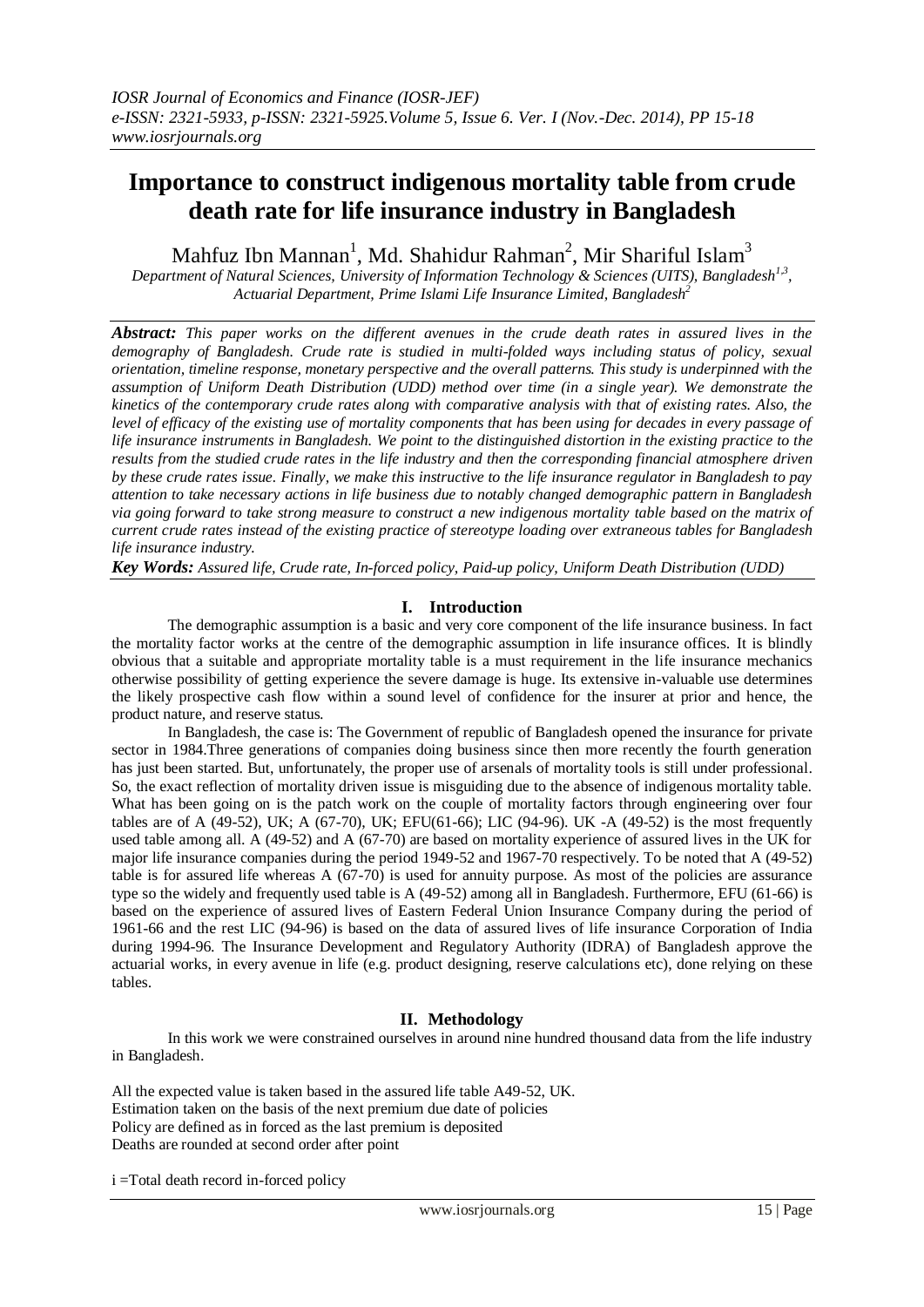$p = Total death record from paid up policy$  $m = male$ ;  $f = female$  $1 =$  Death during the first year of the policy inception  $R$  = renewal case death  $SA = Sum$  Assured  $(-)$  = SA less than BDT1, 00,000  $(+)$  = SA equals to and grater than BDT1, 00,000

 $D(0)$  = Observed death where the information of fully declined policies is excluded in the ground of all them are suffering in impurity, and  $D(e) =$  Expected death

This UDD is based on the fact that "x" is an integer, called age of policy holder at inception, and "t" is the progress of time after "x' with condition of  $0 \le t \le 1$ , also the function  $p(x,t) * \mu(x+t)$  is constant which implies uniform distribution of time to death with the condition of death is falling between two ages between  $(x, x + t)$ , i.e. intensity of time to death from age " $x$ ".

Since 
$$
q(x, s) = \int_{0}^{s} p(x, t) \mu(x + t) dt
$$
 and

Setting  $s = 1$ , we have  $q(x) = p(x,t)\mu(x+t)$  for  $0 \le t \le 1$ ;

Hence, 
$$
q(x, s) = \int_{0}^{s} q(x)dt = s * q(x)
$$

Uniform Death Distribution  $p(x,t)$ ,  $\mu(x+t)$ ,  $q(x,t)$  data collection procedure,

 $p(x)$  = probability of a life of age x now will survive for at least next 1 year

 $p(x,t)$  = probability of a life of age x now will survive for at least next t year, where

 $q(x)$  = probability of a life of age x now will die within next year

 $q(x,t)$  = probability of a life of age x now will die within t year, where

 $\mu(x+t)$  = probability of a life of age  $(x+t)$  now will die within next instant of time, is called the force of mortality

## **III. Body**

Tables bellow are the abridged version of spectrum of death, both actual and expected for both in forced and paid up policies individually

**3.1 Demographic aspect(s) in terms of status of policy and sexual orientation:** 

| <b>Table – 1:</b> Observed and Expected death for both male and female in both in-forced and paid-up policies. |         |         |         |        |        |        |  |  |  |
|----------------------------------------------------------------------------------------------------------------|---------|---------|---------|--------|--------|--------|--|--|--|
|                                                                                                                |         |         |         |        |        |        |  |  |  |
| Death                                                                                                          | m       |         | Total   | m      |        | Total  |  |  |  |
| D(0)                                                                                                           | 978     | 659     | 1637    | 136    | 132    | 268    |  |  |  |
| D(e)                                                                                                           | 1103.05 | 1099.57 | 2202.63 | 182.03 | 147.07 | 320.10 |  |  |  |

(1) Expected death is 34.55% higher than the observed death with respect to observed death for in-forced policies and for paid up case it is around 22.8%.

(2) In crude rate point of view, if the total in-forced policies are compared to the total paid up policies, then the result is 25.68% higher expected death than actual death with respect to expected death for in-forced policy and is 18.87% higher expected death than actual death with respect to expected death for paid up policy.

(3) Male and female expected death is 12.8% and 66.9% higher with respect to observed death than those of observed respectively, for in-forced policy. On the other hand in paid up policies expected death is 33.85% higher than the observed with respect to observed death for male policy holders and for female it is 11.42% higher.

(4) again, in terms of percentage observed death with respect to expected of the same issue is 88.7% for male and 59.93% for female in in-forced type policy. But in paid up policy it is 74.71% and 89.75% for male and female respectively.

(5) In detail, it is as such, around the observed death is 25.29% lower than the expected death for male in this section, and for female it is 10.25% lower 10.25% for paid up policy.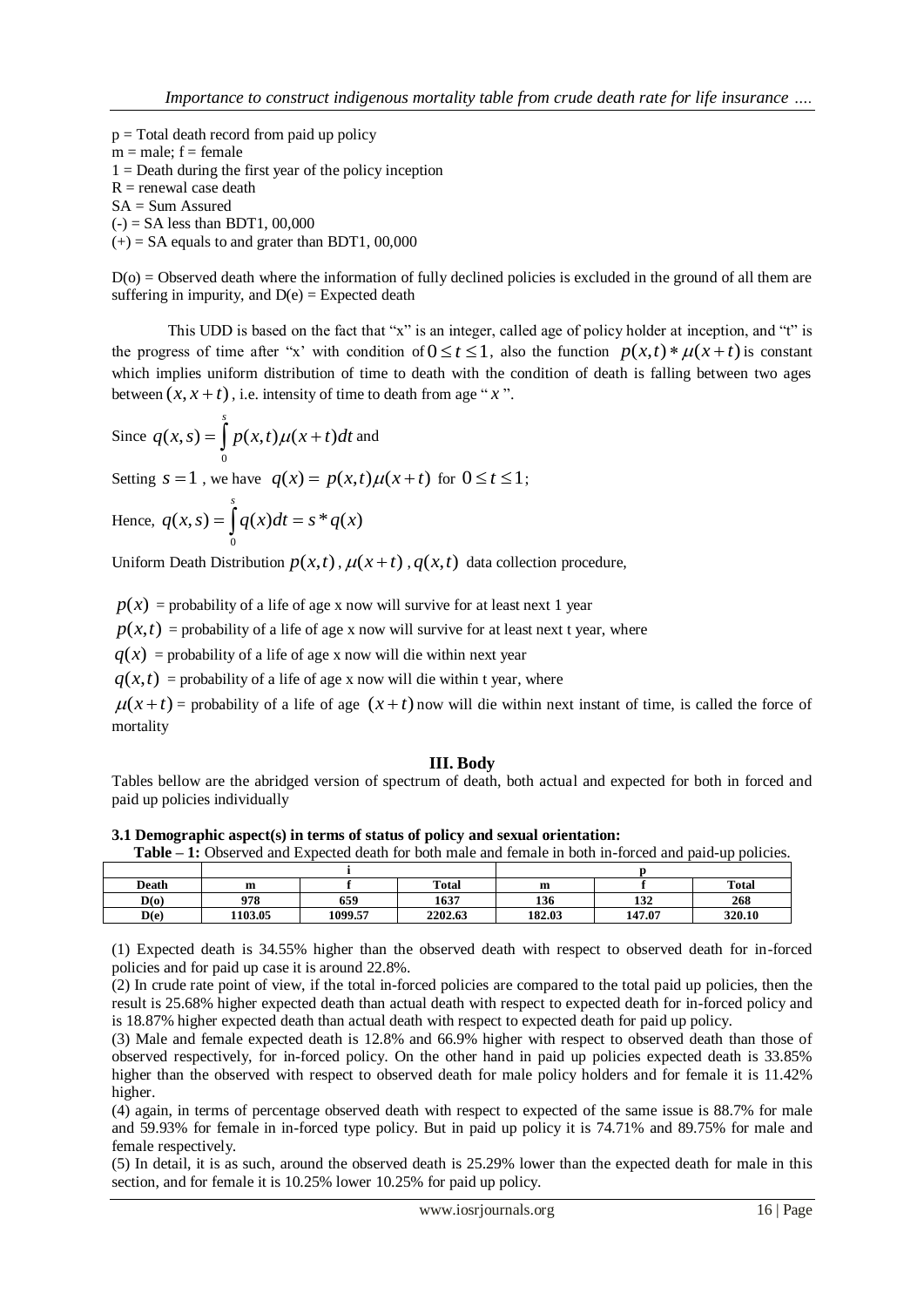## **3.1.1 Comments**

(1) Male death is higher than those of female for age range 18-65 years which is usual.

(2) Company has less expense due to death driven cash out in every category both separately and in over-all. It is the case where real death rate is always less than the expected death for both in forced and paid up policies. So, policy holders are always in loosing status and in the other end the company is in advantageous position. As the most of the policies are saving in nature the subsequent acting taken for policy holders footing on this result will be very difficult in the sense that the per head contribution is nominal. But if no action taken for this nominal issue then the expense level including pointless expense will remain a factor. Those who holds micro policies will suffer more, and those who holds the without profit policy will be victim for this kind of measure. And this type of event takes place with the higher proportional from in-forced policies rather than paid up portion

The expected rates are extracted from table of A (1949-52) with loading. This result shows that keep loading on the mostly used A (1949-52) is not a good solution.

**3.2 Demographic aspect(s) in terms of status of policy and kind of policy:** 

**Table – 2:** Observed and Expected death for both first year and renewal in both in-forced and paid-up policies.

| Death |               |         |        |
|-------|---------------|---------|--------|
| D(0)  | $\sim$<br>041 | 1016    | 268    |
| D(e)  | 602.79        | 1599.84 | 329.32 |

(1) For in-forced policy, in renewal kind, observed death is lower than the expected death of 36.5% with respect to expected death basis. Whereas, for paid up policy, in renewal, observed death is around 18.62% lower with respect to expected death basis. So, the ratio of "observed to expected" death rate is higher in paid up section than those of in-forced section.

(2) For in-forced policy, in first year the expected death is around 97% of the observed death whereas in renewal there is the reversed picture of observed is 64% of the expected death.

(3) In renewal, the observed death is around 81% of expected death for paid-up case. The renewal death rate ratio of "observed to expected" in paid-up case is around 17.38%, i.e. (81.38-64) %, higher than that of inforced policy.

## **3.2.1 Comments**

The paid-up policy holders are comparatively prone to risk. But, it is observed that the comparatively risky policy holders are discontinuing the scheme. This implies an insight of: these kinds of policy holders badly need policy but their financial condition is as such they fail to keep their policy remain in-forced. May be if a worth table were used then premium rate would declined such a way that might drive policy holders remain with the scheme in some extent (i.e. continuation chance depends upon the age of policy holder.)

#### **3.3 Demographic aspect(s) on different sum assured of policy:**

**Table – 3:** Observed and Expected death for both Sum Assured of less than BDT 1, 00,000.00 and of more than BDT 1, 00,000.00 in both in-forced and paid-up policies.

| Death | $\overline{\phantom{0}}$ |        |        |       |  |
|-------|--------------------------|--------|--------|-------|--|
| D(o)  | 1261                     | 376    | 226    | 47    |  |
| D(e)  | 1744.38                  | 458.25 | 282.49 | 46.61 |  |

(1) The ratio of the deviation in actual death and expected death with respect to the actual/observed deaths are 38.33% and 21.88% for (-) and for (+) respectively for in-forced policy. The deviation between these two rates is around 75% whereas, the ratio of the deviation in actual death and expected death with respect to the actual/observed deaths are  $25\%$  and  $11\%$  for (-) and for (+) respectively for paid-up policy. The deviation between these two rates is around 128%. The propensity of cash out due to death driven issue is higher for large sum assured, i.e. (+) for both in-forced and paid-up policy. Moreover, in character wise, the cash out floe tendency is higher for paid-up case.

(2) For in-forced policy, (-) the actual death is 27.65% less than the expected death with respect to expected death. On the other side, for (+) the actual death rate is 17.95% lower than the expected death with respect to expected death. Hence there is a gap of 9.7% in between these two kinds to SA's where the actual death is higher in (+) in piecewise view. Further more, for paid-up policy, (-) the actual death is 20% less than the expected death with respect to expected death. On the other side, for  $(+)$  the actual death rate is 10% lower than the expected death with respect to expected death. Hence there is a gap of 10% in between these two kinds to SA's where the actual death is higher in  $(+)$  in piecewise view.